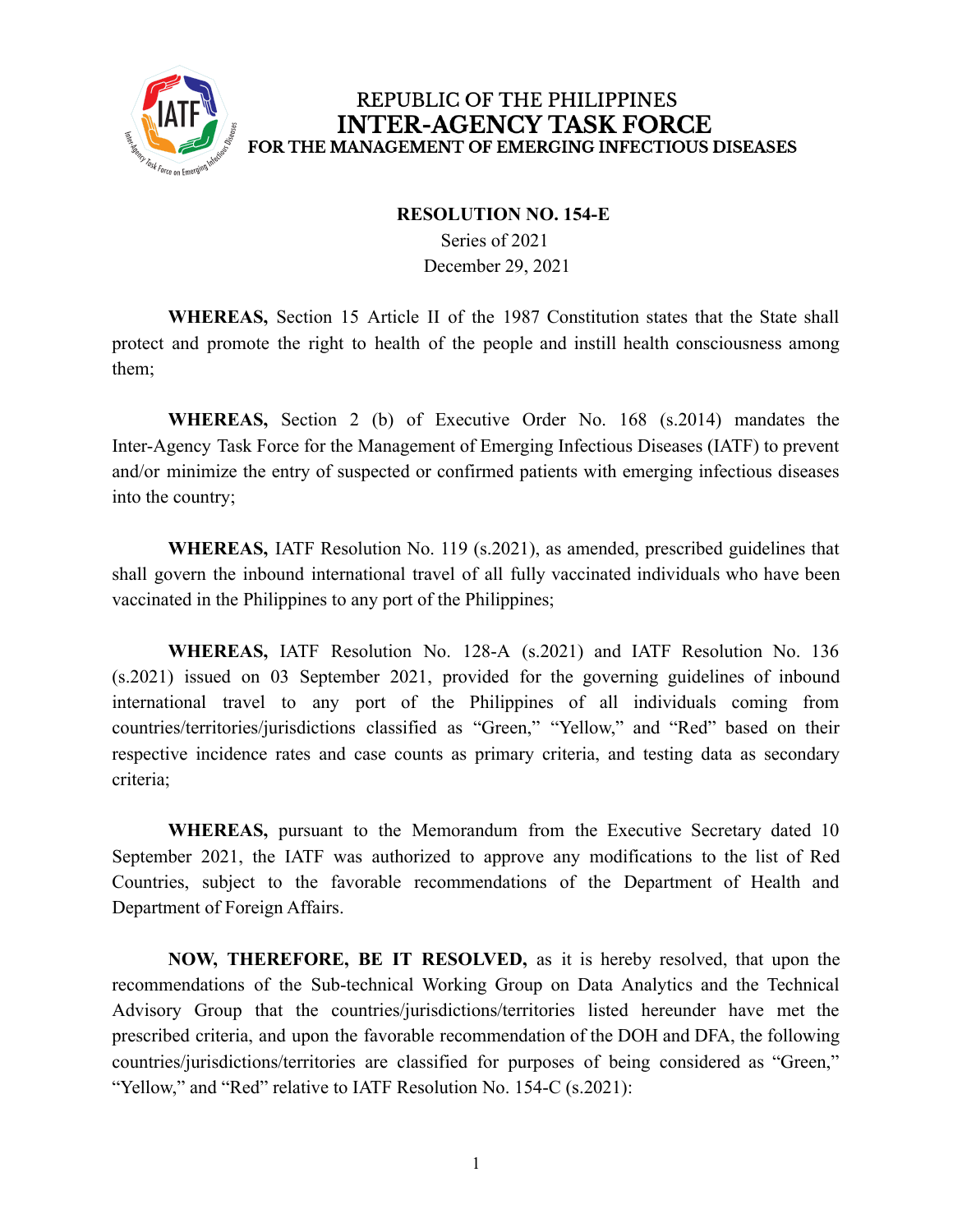

#### REPUBLIC OF THE PHILIPPINES **INTER-AGENCY TASK FORCE** FOR THE MANAGEMENT OF EMERGING INFECTIOUS DISEASES

| <b>GREEN LIST</b>                                    |                                                             |                             |  |  |
|------------------------------------------------------|-------------------------------------------------------------|-----------------------------|--|--|
| Bangladesh                                           | Benin                                                       | <b>Bhutan</b>               |  |  |
| <b>British Virgin Islands</b>                        | China (Mainland)                                            | Côte d'Ivoire (Ivory Coast) |  |  |
| Djibouti                                             | <b>Equatorial Guinea</b>                                    | Falkland Islands (Malvinas) |  |  |
| Fiji                                                 | The Gambia                                                  | Guinea                      |  |  |
| Hong Kong (Chinese Special<br>Administrative Region) | Indonesia                                                   | Kuwait                      |  |  |
| Kyrgyzstan                                           | Liberia                                                     | Montserrat                  |  |  |
| Oman                                                 | Pakistan                                                    | Paraguay                    |  |  |
| Rwanda                                               | Saba (Special Municipality of<br>the Kingdom of Netherlands | Saint Barthelemy            |  |  |
| São Tomé and Príncipe                                | Senegal                                                     | Sierra Leone                |  |  |
| <b>Sint Eustatius</b>                                | Taiwan                                                      | Timor-Leste (East Timor)    |  |  |
| <b>Togo</b>                                          | Uganda                                                      | <b>United Arab Emirates</b> |  |  |

| <b>RED LIST</b> |         |        |  |
|-----------------|---------|--------|--|
| Eswatini        | Lesotho | Malawi |  |
| Mozambique      | Namibia | Spain  |  |

| <b>YELLOW LIST</b>                                                             |  |
|--------------------------------------------------------------------------------|--|
| All other countries/territories/jurisdictions not otherwise listed hereinabove |  |

**RESOLVED FURTHER,** that classification of "Green," "Yellow," and "Red" shall be effective from 01 January 2022, until 15 January 2022.

**RESOLVED FURTHER STILL,** that upon the recommendation of the Department of Foreign Affairs, the national COVID-19 vaccination certificate of the following countries, namely Armenia, Belgium, Canada, France, Germany, Kuwait, New Zealand, Sri Lanka, Thailand, United States of America, and Oman shall be accepted/recognized for purposes of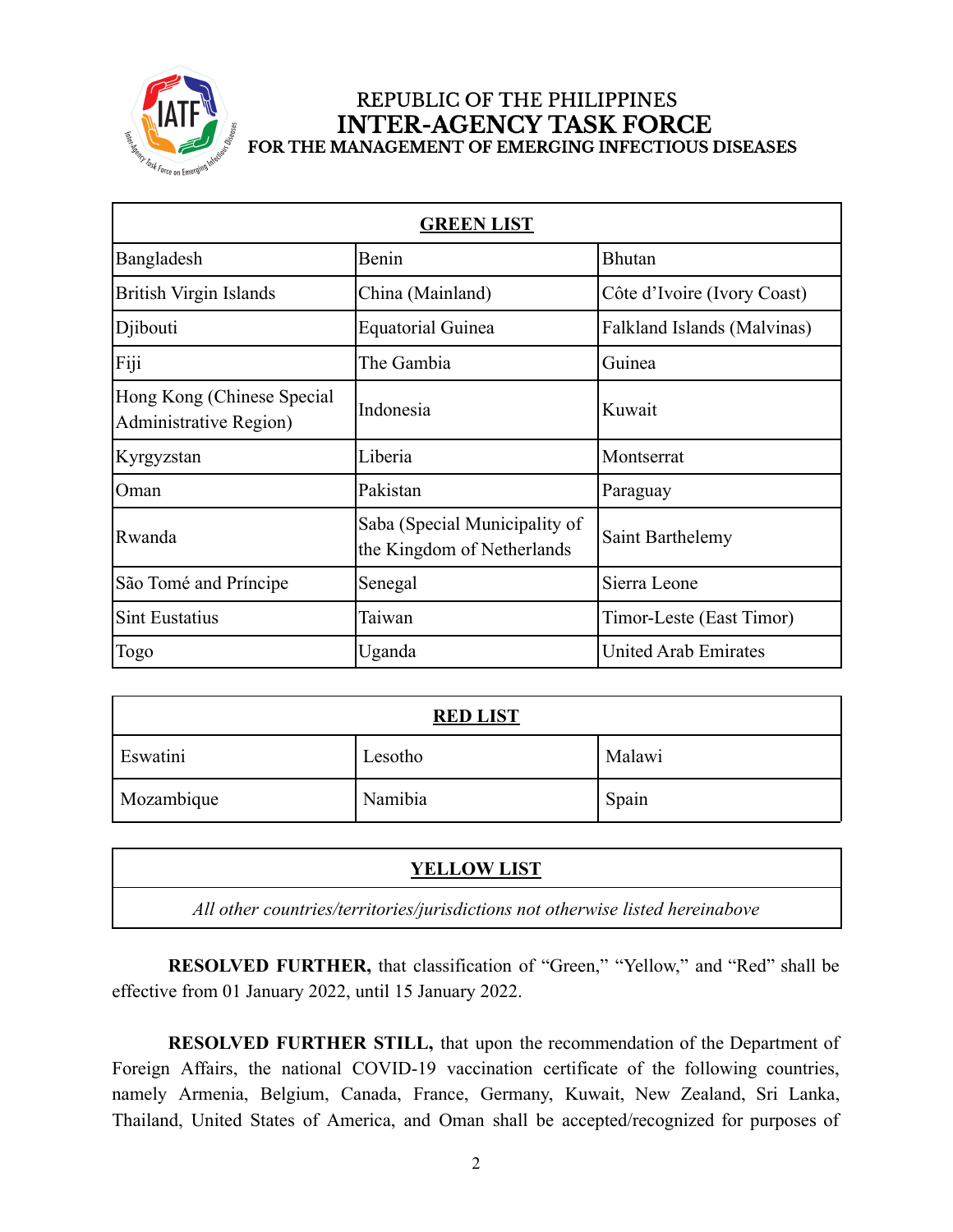

## REPUBLIC OF THE PHILIPPINES **INTER-AGENCY TASK FORCE** FOR THE MANAGEMENT OF EMERGING INFECTIOUS DISEASES

arrival quarantine protocols as well as for interzonal/intrazonal movement, in addition to such other countries/territories/jurisdictions whose proofs of vaccination the IATF already approved for recognition in the Philippines, and without prejudice to such other proofs of vaccination approved by IATF for all inbound travelers.

The Bureau of Quarantine, the Department of Transportation - One-Stop-Shop, and the Bureau of Immigration are directed to recognize only the proofs of vaccination thus approved by the IATF.

**RESOLVED FINALLY,** that the Chairperson and the Co-Chairperson shall be duly authorized to sign this Resolution for and on behalf of the Inter-Agency Task Force.

**APPROVED** this December 29, 2021, via *ad referendum***.**

**FRANCISCO T. DUQUE III** 

Secretary, Department of Health IATF Chairperson

**KARLO ALEXEI B. NOGRALES** Secretary, Office of the Cabinet Secretariat IATF Co-Chairperson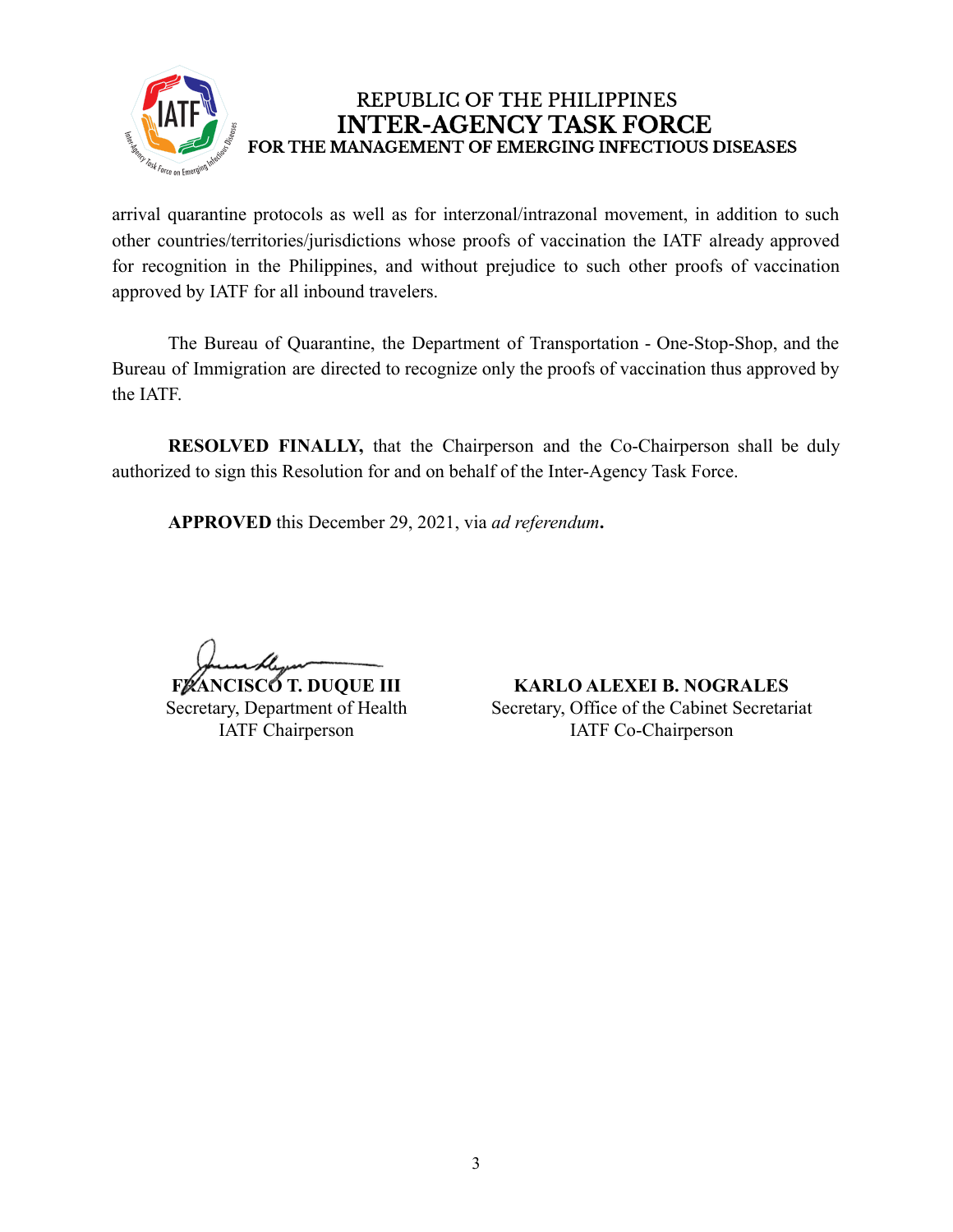

# **CERTIFICATION**

This is to certify that:

- 1. I am presently an Undersecretary of the Department of Health;
- 2. I am the Head of the Secretariat of the Inter-Agency Task Force (IATF) on the Management of Emerging Infectious Diseases created under Executive Order No. 168, (s.2014) and chaired by the Department of Health (DOH);
- 3. The IATF Secretariat holds office in the DOH Main Office, San Lazaro Compound, Tayuman, Sta. Cruz, Manila;
- 4. I am the custodian of the records of the IATF, including the Minutes of Meetings and Resolutions;
- 5. IATF Resolution No. **154-E** was unanimously approved and adopted via *ad referendum*;
- 6. The foregoing resolution has been signed by Secretary Francisco T. Duque III and/or Secretary Karlo Alexei B. Nograles upon the authority of the IATF Members;
- 7. The aforesaid resolution has not been altered, modified nor revoked and the same is now in full force and effect;
- 8. I am executing this Certification for whatever legitimate purpose this may serve.

**IN WITNESS WHEREOF,** I have hereunto affixed my signature this **29th** day of December 2021, Manila.

**ATTY. CHARADE B. MERCADO-GRANDE**

*Undersecretary of Health Head Secretariat, IATF*